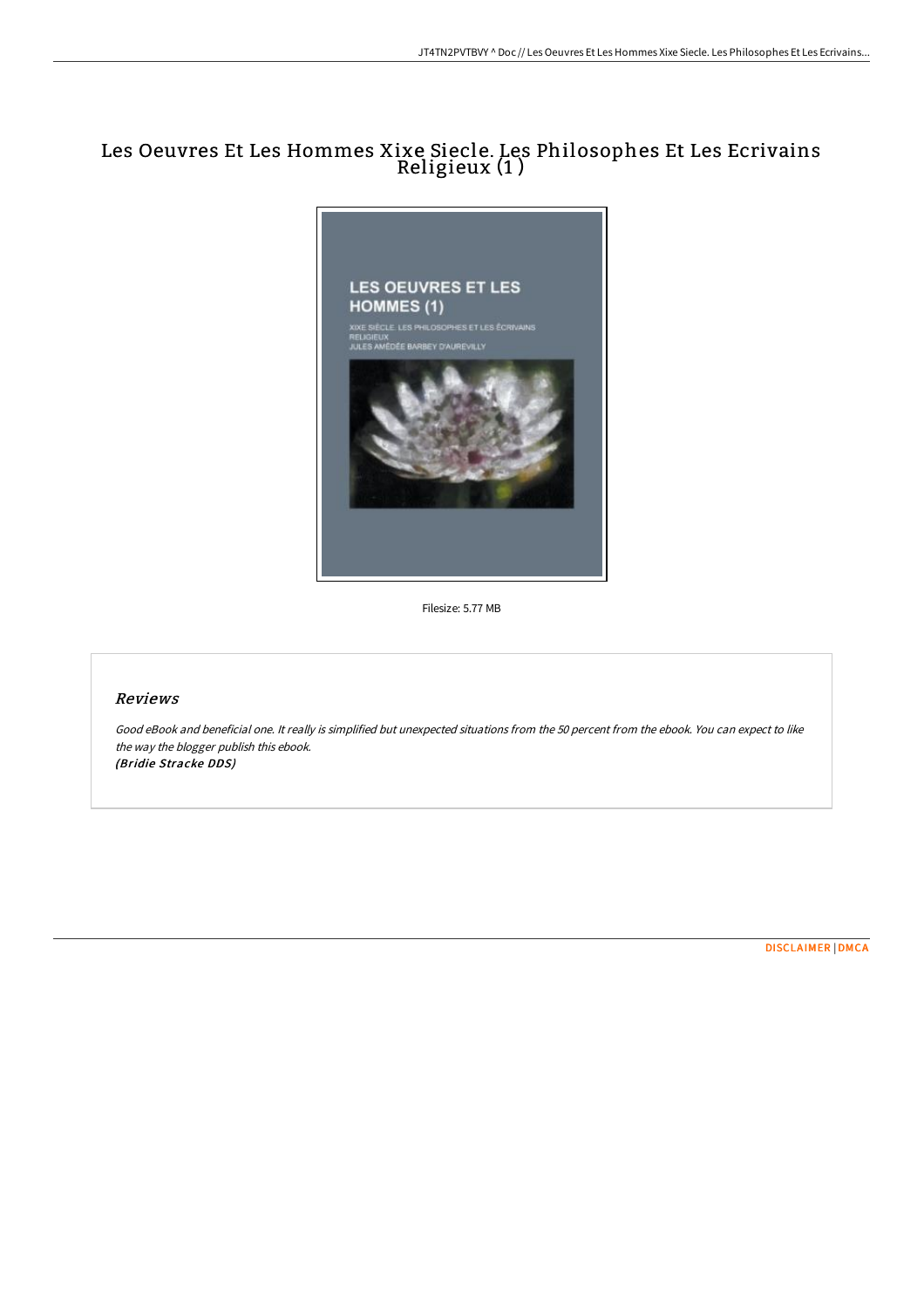## LES OEUVRES ET LES HOMMES XIXE SIECLE. LES PHILOSOPHES ET LES ECRIVAINS RELIGIEUX  $(1)$



RareBooksClub. Paperback. Book Condition: New. This item is printed on demand. Paperback. 52 pages. Original publisher: Portland, OR : U. S. Dept. of Agriculture, Forest Service, Pacific Northwest Research Station, 2009 OCLC Number: (OCoLC)369273128 Subject: Taigas -- Alaska. Excerpt: . . . Cooperative Alaska Forest Inventory inward until arriving at the center. At this time, the recorder has observed the PSP characteristics and can assign a cover class to the appropriate site attributes. Dead wood includes branches and twigs larger than 1 inch in diameter lying on the ground, standing dead tree less than 4. 5 in high, and other dead woody plants such as alder. Charcoal includes burned wood observed in the soil pit as well as burned wood remaining on surface of site. Mineral soil exposed includes soil exposed on a steep slope, by uprooted trees, or by various disturbances such as fire or flood. Litter includes nonliving vegetative material such as dead leaves, cones, stems, and twigs smaller than 1 inch in diameter. Snags are dead standing trees at least 4. 5 ft tall. Tree cover is percentage of plot covered by numbered trees in the PSP. Understory vegetation includes all tree regeneration, shrubs, herbs, moss, lichen, and grass. The first three letters of the genus and the first three letters of the species are recorded for each species along with the percentage cover class. At least four pictures are taken from the northwest corner of each PSP during site establishment and subsequent remeasurements. The first picture is taken of a paper with the PSP number and current year written on it. The second picture is taken with the camera pointed toward the northeast corner. The third picture is taken with the camera pointed at PSP center. The fourth picture is taken with the camera pointed at...

Read Les Oeuvres Et Les Hommes Xixe Siecle. Les [Philosophes](http://albedo.media/les-oeuvres-et-les-hommes-xixe-siecle-les-philos.html) Et Les Ecrivains Religieux (1 ) Online  $\rightarrow$ Download PDF Les Oeuvres Et Les Hommes Xixe Siecle. Les [Philosophes](http://albedo.media/les-oeuvres-et-les-hommes-xixe-siecle-les-philos.html) Et Les Ecrivains Religieux (1 )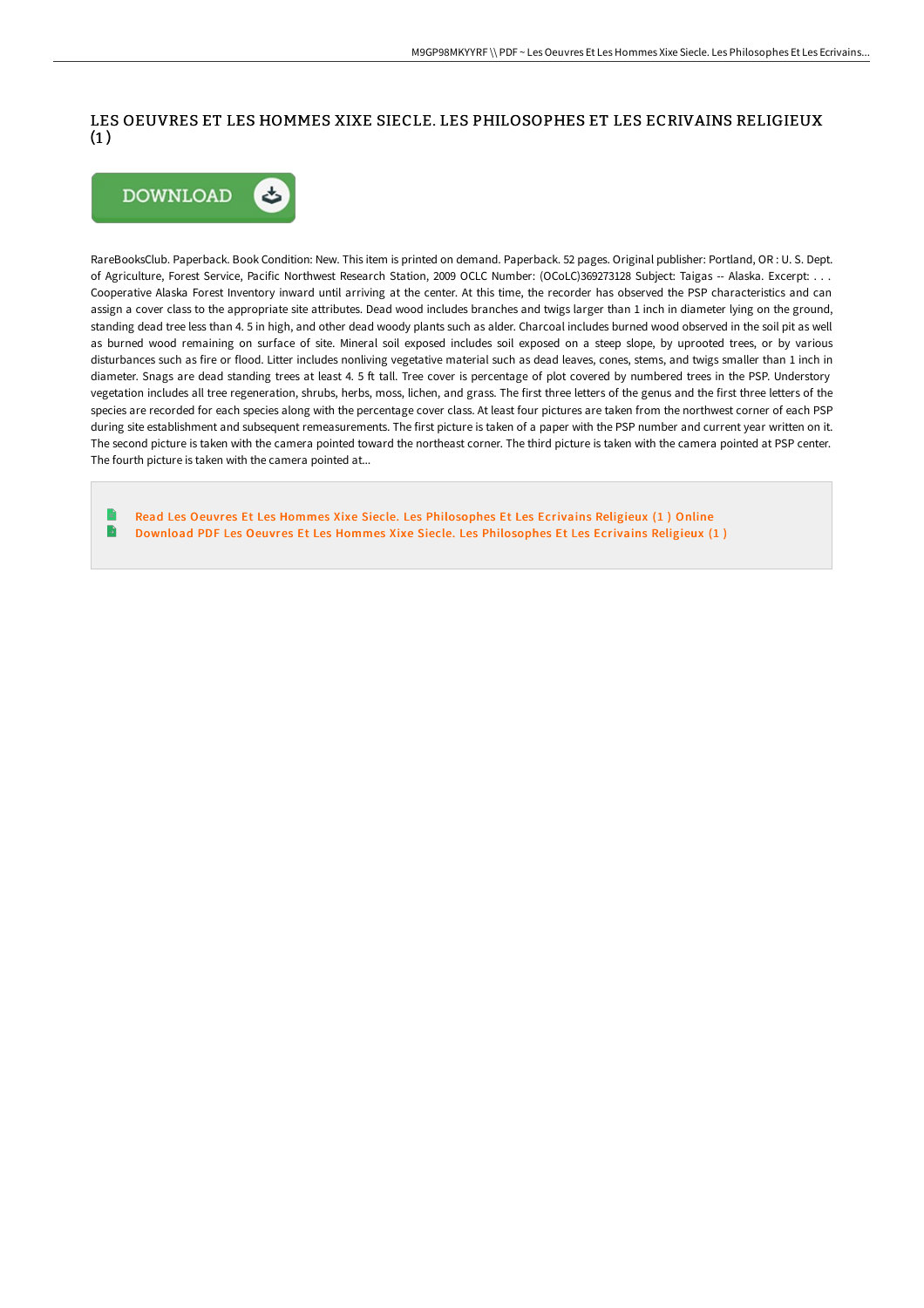#### Other eBooks

Kidz Bop - A Rockin' Fill-In Story: Play Along with the Kidz Bop Stars - and Have a Totally Jammin' Time! Adams Media. PAPERBACK. Book Condition: New. 144050573X. [Download](http://albedo.media/kidz-bop-a-rockin-x27-fill-in-story-play-along-w.html) ePub »

TJ new concept of the Preschool Quality Education Engineering the daily learning book of: new happy learning young children (3-5 years) Intermediate (3)(Chinese Edition)

paperback. Book Condition: New. Ship out in 2 business day, And Fast shipping, Free Tracking number will be provided after the shipment.Paperback. Pub Date :2005-09-01 Publisher: Chinese children before making Reading: All books are the... [Download](http://albedo.media/tj-new-concept-of-the-preschool-quality-educatio-1.html) ePub »

TJ new concept of the Preschool Quality Education Engineering the daily learning book of: new happy learning young children (2-4 years old) in small classes (3)(Chinese Edition)

paperback. Book Condition: New. Ship out in 2 business day, And Fast shipping, Free Tracking number will be provided after the shipment.Paperback. Pub Date :2005-09-01 Publisher: Chinese children before making Reading: All books are the... [Download](http://albedo.media/tj-new-concept-of-the-preschool-quality-educatio-2.html) ePub »

Oxford Reading Tree Read with Biff, Chip and Kipper: Phonics: Level 2: A Yak at the Picnic (Hardback) Oxford University Press, United Kingdom, 2014. Hardback. Book Condition: New. Mr. Nick Schon (illustrator). 177 x 148 mm. Language: English . Brand New Book. Read With Biff, Chip and Kipperis the UK s best-selling... [Download](http://albedo.media/oxford-reading-tree-read-with-biff-chip-and-kipp-8.html) ePub »

#### Young and Amazing: Teens at the Top High Beginning Book with Online Access (Mixed media product)

CAMBRIDGEUNIVERSITY PRESS, United Kingdom, 2014. Mixed media product. Book Condition: New. 204 x 140 mm. Language: English . Brand New Book. Cambridge Discovery Education Interactive Readers are the next generation of graded readers -... [Download](http://albedo.media/young-and-amazing-teens-at-the-top-high-beginnin.html) ePub »